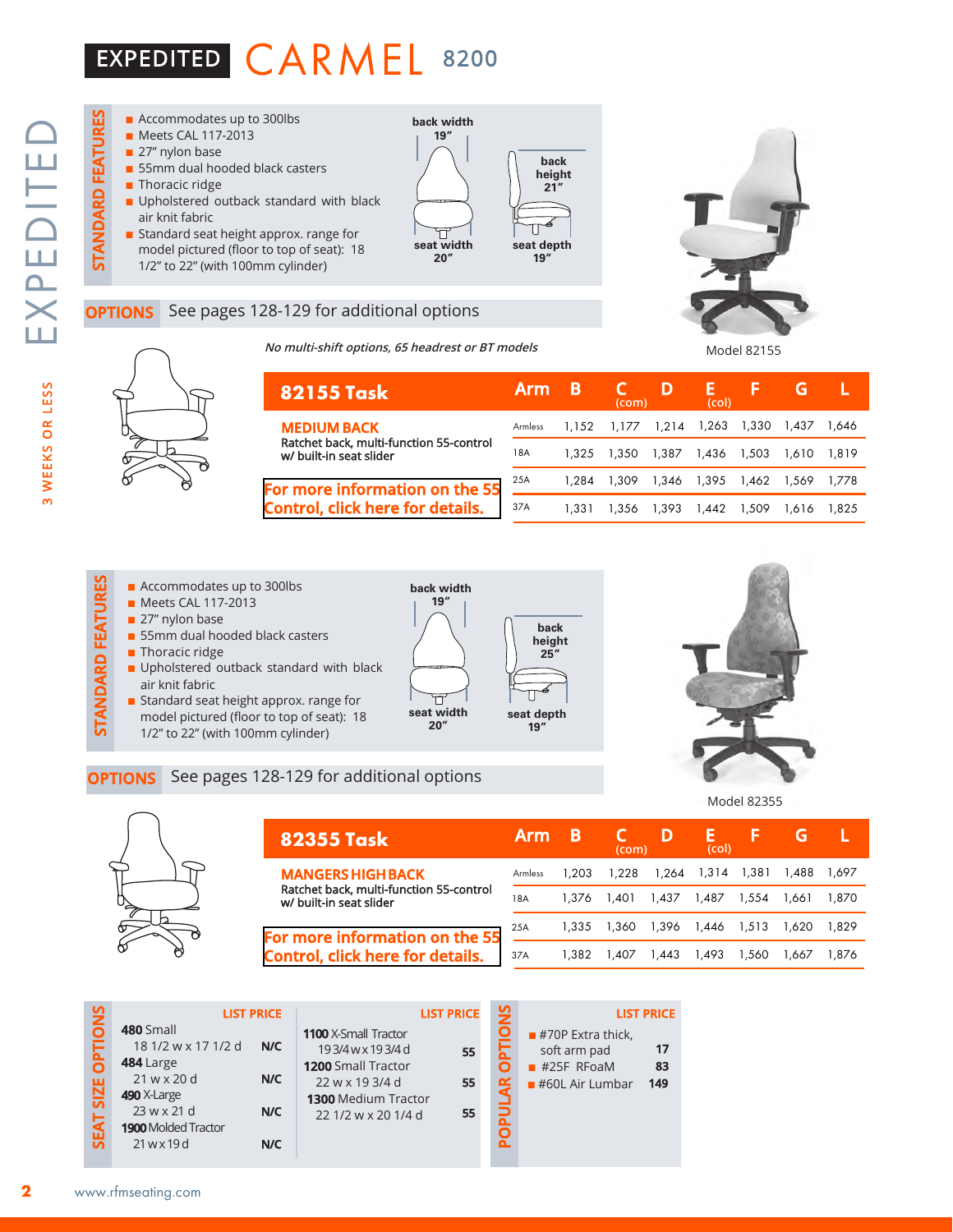

### **OPTIONS** See pages 128-129 for additional options

**8215 Task**

01A Fold away arm with vertical and horizontal adjustment and standard 10 pad 219

08A 3 position pivot, vertically and horizontally adjustable arm with standard 10 pad 152

23A Forward angled vertically and horizontally adjustable arm with 10 pad 160

25AVertical and horizontal adjustable "T" arm with standard 10 pad 132

37A4-way, multifunction, vertical and horizontal adjustment w/pad. Pads cannot be changed. 179

| <b>8214 Task</b>                                                                                            | <b>Arm</b> | B     | $\mathsf{C}$<br>(com) | D     | E<br>(col) | F     | G     | L     |
|-------------------------------------------------------------------------------------------------------------|------------|-------|-----------------------|-------|------------|-------|-------|-------|
| <b>MEDIUM BACK</b><br>Multi-function 04-control, w/seat slider                                              | Armless    | 925   | 950                   | 987   | 1,036      | 1,103 | 1,210 | 1,419 |
| <b>8215 Task</b>                                                                                            | <b>Arm</b> | B     | C<br>(com)            | D     | E<br>(col) | F     | G     | L     |
| <b>MEDIUM BACK</b><br>Ratchet back, multi-function 05-<br>control w/seat slider                             | Armless    | 1,002 | 1,027                 | 1,064 | 1,113      | 1,180 | 1,287 | 1,496 |
| <b>8218 Task</b>                                                                                            | <b>Arm</b> | B     | C<br>(com)            | D     | E<br>(col) | F     | G     | L     |
| <b>MEDIUM BACK</b><br>Ratchet back, multi-function 08-<br>control w/built-inseat slider, knee tilt          | Armless    | 1,218 | 1,243                 | 1,279 | 1,329      | 1,396 | 1,503 | 1,712 |
| <b>82114 Task</b>                                                                                           | <b>Arm</b> | B     | $\mathsf{C}$<br>(com) | D     | E<br>(col) | F     | G     | L     |
| <b>MEDIUM BACK</b><br>Advanced synchro tilt control w/ built-<br>in seat slider, tilt lock and ratchet back | Armless    | 1,002 | 1,027                 | 1,064 | 1,113      | 1,180 | 1,287 | 1,496 |
| <b>NS821 Task</b>                                                                                           | <b>Arm</b> | B     | C<br>(com)            | D     | E<br>(col) | F     | G     | L     |
| <b>MEDIUM BACK</b><br>Enhanced task 07 control and ratchet<br>back w/ seat slider                           | Armless    | 975   | 1,000                 | 1,036 | 1,086      | 1,153 | 1,260 | 1,469 |

|                               |                                                                                                                                                | <b>LIST PRICE</b>        |                                                                                                                                                                          | <b>LIST PRICE</b>     | ပ္ဘ |                                                                                                                           | <b>LIST PRICI</b>      |
|-------------------------------|------------------------------------------------------------------------------------------------------------------------------------------------|--------------------------|--------------------------------------------------------------------------------------------------------------------------------------------------------------------------|-----------------------|-----|---------------------------------------------------------------------------------------------------------------------------|------------------------|
| <b>IONS</b><br>SEAT SIZE OPTI | 480 Small<br>18 1/2 w x 17 1/2 d<br>484 Large<br>$21 w \times 20 d$<br>490 X-Large<br>23 w x 21 d<br><b>1900 Molded Tractor</b><br>21 w x 19 d | N/C<br>N/C<br>N/C<br>N/C | 1100 X-Small Tractor<br>193/4wx193/4d<br>1200 Small Tractor<br>22 w x 19 3/4 d<br>1300 Medium Tractor<br>22 1/2 w x 20 1/4 d<br>1500 Deep Tractor<br>24 1/4 w x 19 3/4 d | 55<br>55<br>55<br>165 |     | $#70P$ Extra thick,<br>soft arm pad<br>$#25F$ RFoaM<br>$#60L$ Air Lumbar<br>$\blacksquare$ #65HR Articulating<br>headrest | 17<br>83<br>149<br>420 |
|                               |                                                                                                                                                |                          |                                                                                                                                                                          |                       |     |                                                                                                                           |                        |

\*24/7 Upgrade option available on 05, 14, and NS models.

24/7Upgrade

■ Seat Slider **n** 28" Heavy base ■ 70mm Heavy duty casters ■ 9 Ply seat shell ■ Dual Density Foam

includes **325**

headrest **420**

**24/7 UPGRADE**

**LIST PRICE**<br> **LIST PRICE**<br> **LIST PRICE**<br> **LIST PRICE**<br> **LIST PRICE**<br> **LIST PRICE**<br> **LIST PRICE**<br> **LIST PRICE**<br> **LIST PRICE**<br> **LIST PRICE**<br> **LIST PRICE**<br> **LIST PRICE**<br> **LIST PRICE**<br> **LIST PRICE**<br> **LIST PRICE**<br> **LIST PRICE** 

Model 8215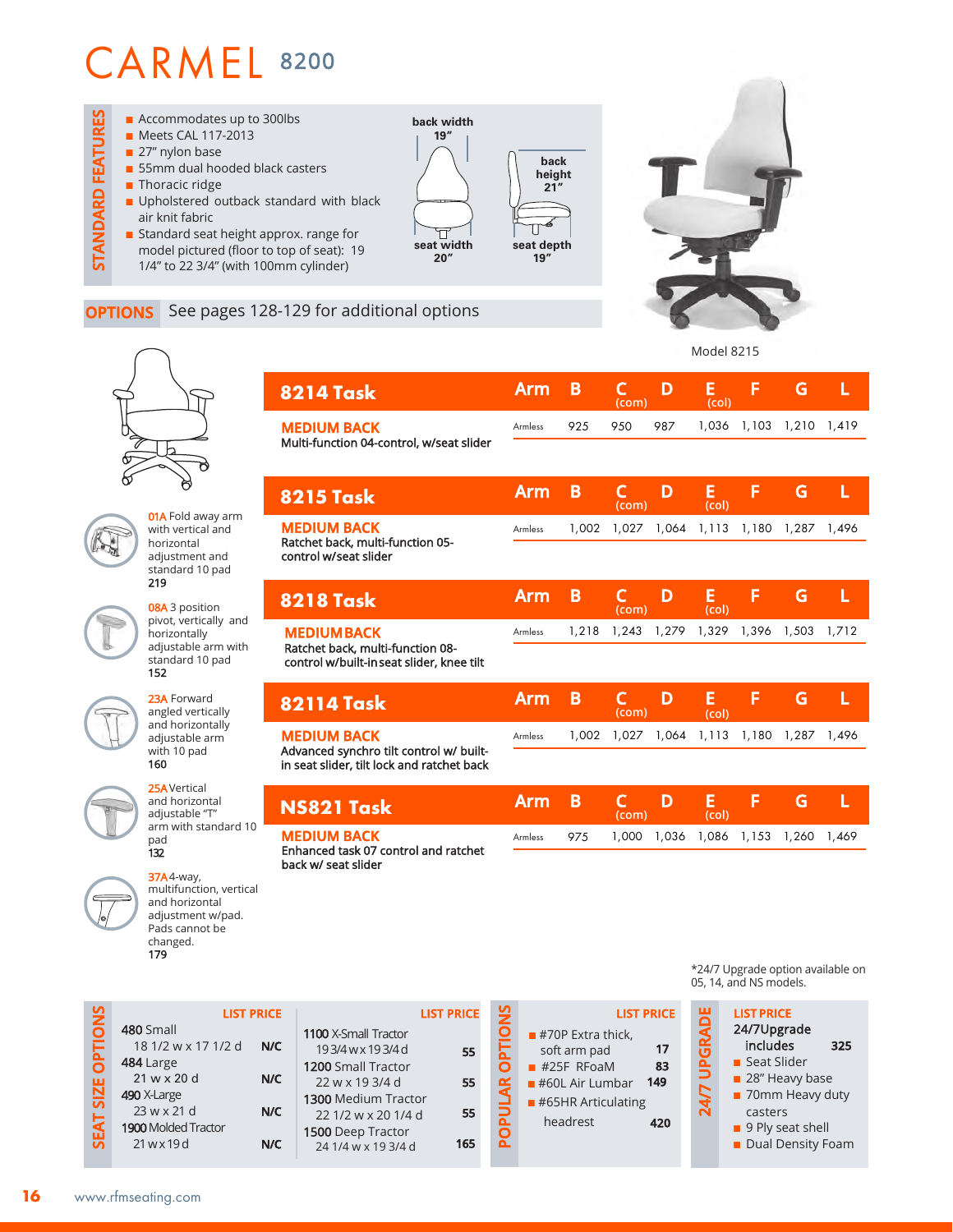

**8234 Task**

**8235 Task**

**MANAGERS HIGH BACK**  Multi-function 04-control w/ seat slider

**01A** Fold away arm with vertical and horizontal adjustment and standard 10 pad 219

08A 3 position pivot, vertically and horizontally adjustable arm with standard 10 pad 152

23A Forward angled vertically and horizontally adjustable arm with 10 pad 160

25AVertical and horizontal adjustable "T" arm with standard 10 pad 132

multifunction, vertical and horizontal adjustment w/pad.

37A4-way,

**SEAT SIZE OPTIONS**

**SEAT SIZE OPTIONS** 

23 w x 21 d 1900 Molded Tractor 21 w x 19 d

| Pads cannot be<br>changed.<br>179 |                   |                 |
|-----------------------------------|-------------------|-----------------|
|                                   | <b>LIST PRICE</b> |                 |
| 480 Small                         |                   | 110             |
| 18 1/2 w x 17 1/2 d               | N/C               |                 |
| 484 Large                         |                   | 12 <sub>0</sub> |
| 21 w x 20 d                       | N/C               | 2               |
| 490 X-Large                       |                   | 130             |

**N/C**

**N/C**

|                             | <b>LIST PRICE</b> |
|-----------------------------|-------------------|
| <b>1100 X-Small Tractor</b> |                   |
| 193/4wx193/4d               | 55                |
| 1200 Small Tractor          |                   |
| 22 w x 19 3/4 d             | 55                |
| <b>1300 Medium Tractor</b>  |                   |
| 22 1/2 w x 20 1/4 d         | 55                |
| <b>1500</b> Deep Tractor    |                   |
| 24 1/4 w x 19 3/4 d         | 165               |
|                             |                   |

| <b>OPTIONS</b> | <b>LIST PRICE</b>                 |     |
|----------------|-----------------------------------|-----|
|                | $#70P$ Extra thick,               |     |
|                | soft arm pad                      | 17  |
|                | $#25F$ RFoaM                      | 83  |
|                | $#60L$ Air Lumbar                 | 149 |
|                | $#70L$ Air Thoracic               | 149 |
|                | $\blacksquare$ #68L Air Lumbar    |     |
| OPULAR         | & Thoracic                        | 237 |
|                | $\blacksquare$ #65HR Articulating |     |
|                | headrest                          |     |

\*24/7 Upgrade option available on 05, 14, and NS models.



**Arm B C D E F G L** 

**(col)** 976 1,001 1,037 1,087 1,154 1,261 1,470

**(col)**

**Arm B C D E F G L** 

**(com)**

**(com)**

Model 8235

| <b>MANAGERS HIGH BACK</b><br>Ratchet back, multi-function 05-control                  | <b>Armless</b> | 1,053 |            |       |            |             | 1,078 1,114 1,164 1,231 1,338 1,547 |       |
|---------------------------------------------------------------------------------------|----------------|-------|------------|-------|------------|-------------|-------------------------------------|-------|
| w/seat slider                                                                         |                |       |            |       |            |             |                                     |       |
| <b>8238 Task</b>                                                                      | Arm            | B     | C<br>(com) | D     | E<br>(col) | F           | G                                   |       |
| <b>MANAGERS HIGH BACK</b>                                                             | Armless        | 1,268 | 1,294      | 1,330 |            | 1,379 1,447 | 1,553                               | 1,762 |
| Ratchet back, multi-function 08-control<br>w/built-in seat slider, knee tilt          |                |       |            |       |            |             |                                     |       |
|                                                                                       |                |       |            |       |            |             |                                     |       |
| <b>82314 Task</b>                                                                     | Arm            | B     | C<br>(com) | D     | Е<br>(col) | F           | G                                   | L     |
| <b>MANAGERS HIGH BACK</b>                                                             | Armless        | 1,053 | 1,078      | 1,114 | 1.164      | 1.231       | 1.338                               | 1.547 |
| Advanced synchro tilt control w/ built-<br>in seat slider, tilt lock and ratchet back |                |       |            |       |            |             |                                     |       |
| NS823 Task                                                                            | Arm            | B     | C<br>(com) | D     | E<br>(col) | F           | G                                   | L     |
| <b>MANAGERS HIGH BACK</b><br>Enhanced task 07 control and ratchet                     | <b>Armless</b> | 1,025 | 1,051      | 1,087 | 1,136      | 1,203       | 1,310                               | 1,519 |

Armless

**17**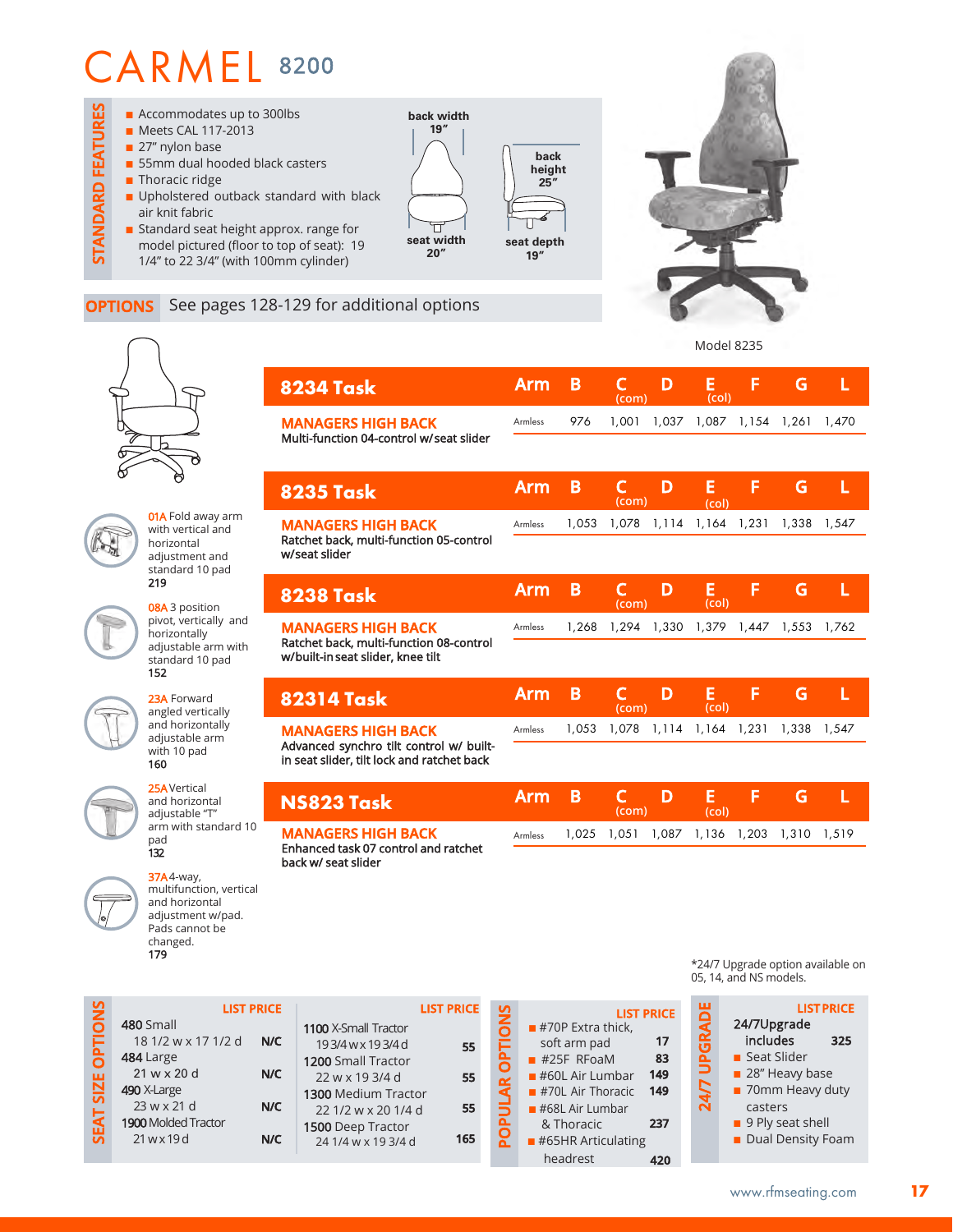

### **OPTIONS** See pages 128-129 for additional options

1300  $22<sup>1</sup>$ 1500



**01A** Fold away arm with vertical and horizontal adjustment and standard 10 pad 219

08A 3 position pivot, vertically and horizontally adjustable arm with standard 10 pad 152

23A Forward angled vertically and horizontally adjustable arm with 10 pad 160

25AVertical and horizontal adjustable "T" arm with standard 10 pad 132

37A4-way, multifunction, vertical and horizontal adjustment w/pad. Pads cannot be changed. 179

| 8294 Task                                                                                                            | <b>Arm</b>     | B     | г<br>(com)            | D     | Е<br>(col) | F     | G     |       |
|----------------------------------------------------------------------------------------------------------------------|----------------|-------|-----------------------|-------|------------|-------|-------|-------|
| <b>EXECUTIVE HIGH BACK w/pillow,</b><br>multi-function 04-control w/seat slider                                      | Armless        | 1,252 | 1,285                 | 1,328 | 1,398      | 1,488 | 1,627 | 1,867 |
|                                                                                                                      |                |       |                       |       |            |       |       |       |
| <b>8295 Task</b>                                                                                                     | <b>Arm</b>     | B     | $\mathsf{C}$<br>(com) | D     | Е<br>(col) | F     | G     | L     |
| <b>EXECUTIVE HIGH BACK w/pillow,</b><br>ratchet back, multi-function 05-control                                      | <b>Armless</b> | 1,329 | 1,362                 | 1,405 | 1,475      | 1,565 | 1,704 | 1.944 |
| w/seat slider                                                                                                        |                |       |                       |       |            |       |       |       |
| <b>8298 Task</b>                                                                                                     | <b>Arm</b>     | B     | C<br>(com)            | D     | E<br>(col) | F     | G     | L     |
| <b>EXECUTIVE HIGH BACK w/pillow,</b><br>ratchet back, multi-function 08-control<br>w/built-in seat slider, knee tilt | Armless        | 1,544 | 1,577                 | 1,620 | 1,691      | 1,781 | 1,920 | 2,159 |
|                                                                                                                      |                |       |                       |       |            |       |       |       |
| 82914 Task                                                                                                           | <b>Arm</b>     | B     | $\mathsf{C}$<br>(com) | D     | E<br>(col) | F     | G     | L     |
| <b>EXECUTIVE HIGH BACK w/pillow,</b><br>advanced synchro tilt control w/ built-in                                    | Armless        | 1,329 | 1,362                 | 1,405 | 1,475      | 1,565 | 1,704 | 1,944 |
| seat slider, tilt lock and ratchet back                                                                              |                |       |                       |       |            |       |       |       |
| NS829 Task                                                                                                           | <b>Arm</b>     | B     | C<br>(com)            | D     | E<br>(col) | F     | G     | L     |
| <b>EXECUTIVE HIGH BACK w/pillow,</b>                                                                                 | Armless        | 1.301 | 1,334                 | 1,377 | 1,448      | 1,538 | 1,676 | 1.916 |

Enhanced task 07 control and ratchet back w/ seat slider

| <b>LIST PRICE</b>                          |     |                | <b>LIST PRIC</b>                                 |           |
|--------------------------------------------|-----|----------------|--------------------------------------------------|-----------|
| 1100 X-Small Tractor<br>193/4wx193/4d      | 55  | <b>OPTIONS</b> | $\blacksquare$ #70P Extra thick,<br>soft arm pad | 17        |
| 1200 Small Tractor<br>22 w x 19 3/4 d      | 55  |                | $#25F$ RFoaM<br>$\blacksquare$ #60L Air Lumbar   | 83<br>149 |
| 1300 Medium Tractor<br>22 1/2 w x 20 1/4 d | 55  | <b>POPULAR</b> | $#70L$ Air Thoracic<br>$#68L$ Air Lumbar         | 149       |
| 1500 Deep Tractor<br>24 1/4 w x 19 3/4 d   | 165 |                | & Thoracic                                       | 237       |

\*24/7 Upgrade option available on 05, 14, and NS models.

Model 8295



#### **LIST PRICE SEAT SIZE OPTIONS SIZE OPTION** 480 Small 18 1/2 w x 17 1/2 d **N/C** 482 Medium 20 w x 19 d **N/C** 490 X-Large 23 w x 21 d **N/C** EAT: 1900 Molded Tractor 21 w x 19 d **N/C**

| www.rfmseating.com |  |
|--------------------|--|

| WWW. |
|------|
|      |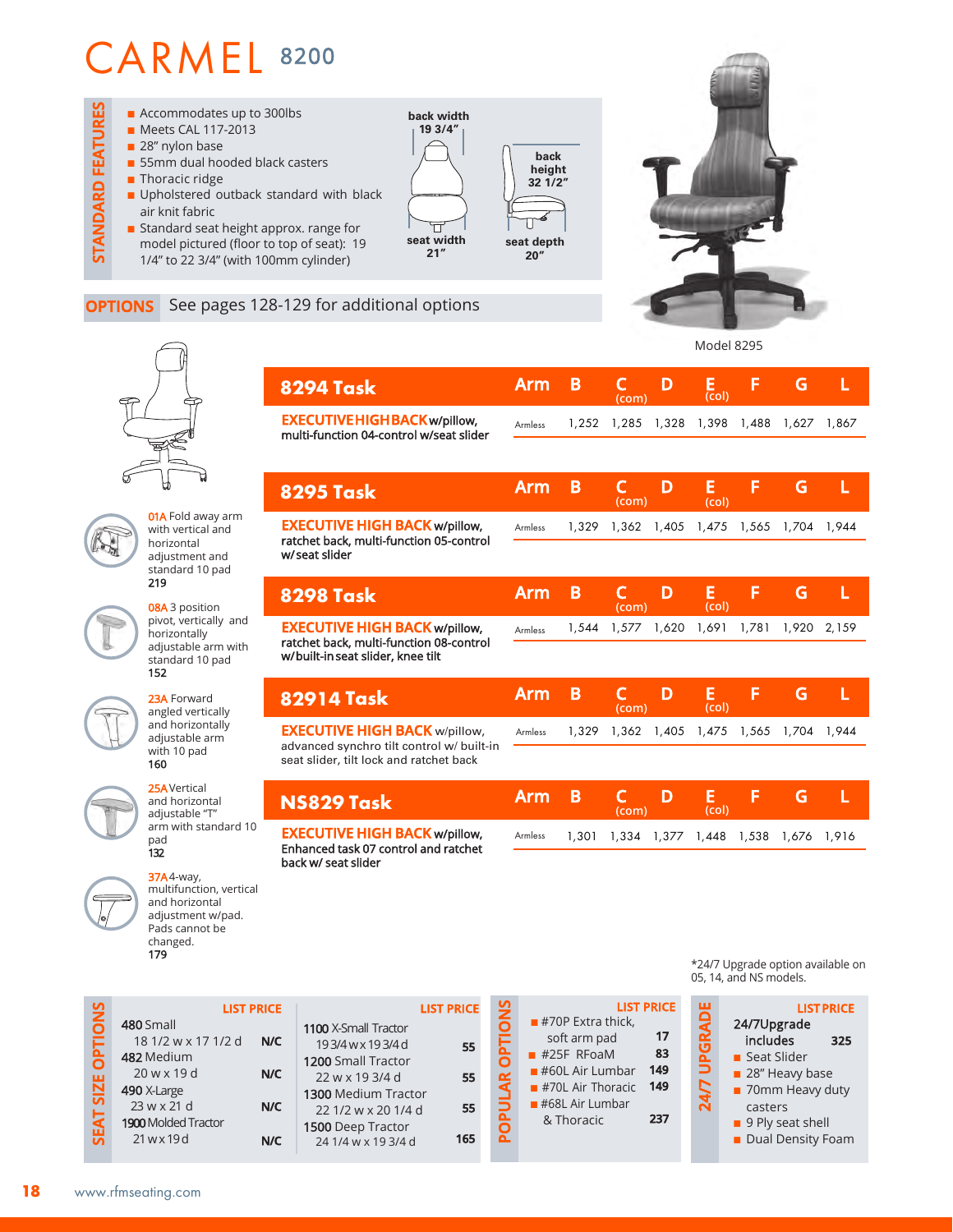

#### **OPTIONS** See pages 128-129 for additional options

#### NOTE: please specify stool kit 37200 or 37270

| <b>Arm</b> | B     | (com) |       | (col) |       | G.    |       |
|------------|-------|-------|-------|-------|-------|-------|-------|
| Armless    |       | 1.077 | 1,113 |       | 1,230 | 1.337 | 1.546 |
| <b>Arm</b> | В     | (com) |       | (col) |       | G     |       |
| Armless    | 1.129 | 1,154 | 1,190 | 1,240 | 1,307 | 1.414 | 1.623 |
|            |       |       | 1.052 |       | 1,163 |       |       |



#### NOTE: please specify stool kit 37200 or 37270

| 8233-37200 Stool                                   | Arm     | в     | (com) | D           | ы<br>(col) | ь     | G     |       |
|----------------------------------------------------|---------|-------|-------|-------------|------------|-------|-------|-------|
| <b>MANAGERS HIGH BACK</b><br>Tri-action 03-control | Armless | 1.102 | 1,128 | 1,164 1,213 |            | 1.280 | 1,387 | 1.596 |
|                                                    |         |       |       |             |            |       |       |       |
| 82333-37200 Stool                                  | Arm     | 13    | (com) | D           | E<br>(col) | Б     | G     |       |

|                   |                                                                                              | <b>LIST PRICE</b> |                                                                                                                                     | <b>LIST PRICE</b> | š                                           |
|-------------------|----------------------------------------------------------------------------------------------|-------------------|-------------------------------------------------------------------------------------------------------------------------------------|-------------------|---------------------------------------------|
| SEAT SIZE OPTIONS | 480 Small<br>18 1/2 w x 17 1/2 d<br>484 Large<br>$21$ w x 20 d<br>490 X-Large<br>23 w x 21 d | N/C<br>N/C<br>N/C | 1100 X-Small Tractor<br>193/4wx193/4d<br>1200 Small Tractor<br>22 w x 19 3/4 d<br><b>1300 Medium Tractor</b><br>22 1/2 w x 20 1/4 d | 55<br>55<br>55    | <b>PLIO</b><br>Ō<br><b>ULAR</b><br><u>ه</u> |
|                   | <b>1900 Molded Tractor</b><br>21 w x 19 d                                                    | N/C               | <b>1500</b> Deep Tractor<br>24 1/4 w x 19 3/4 d                                                                                     | 165               | O<br>ã.                                     |
|                   |                                                                                              |                   |                                                                                                                                     |                   | <b>STOOLS</b>                               |

| <b>LIST PRICE</b><br>$#70P$ Extra thick, |     |
|------------------------------------------|-----|
| soft arm pad                             | 17  |
| $#3355$ Seat Slider                      | 55  |
| $#25F$ RFoaM                             | 83  |
| $#60L$ Air Lumbar                        | 149 |
| $\blacksquare$ #16B Foot ring base       | N/C |
| w/60mm no hood                           |     |
| caster. Only available<br>in 175mm or    |     |
| 200mm                                    |     |
| cylinder                                 |     |
|                                          |     |

For 31" - 39" counter heights request 200 mm cylinder

Model 82133-37200

For 34" - 44" counter heights request 270 mm cylinder